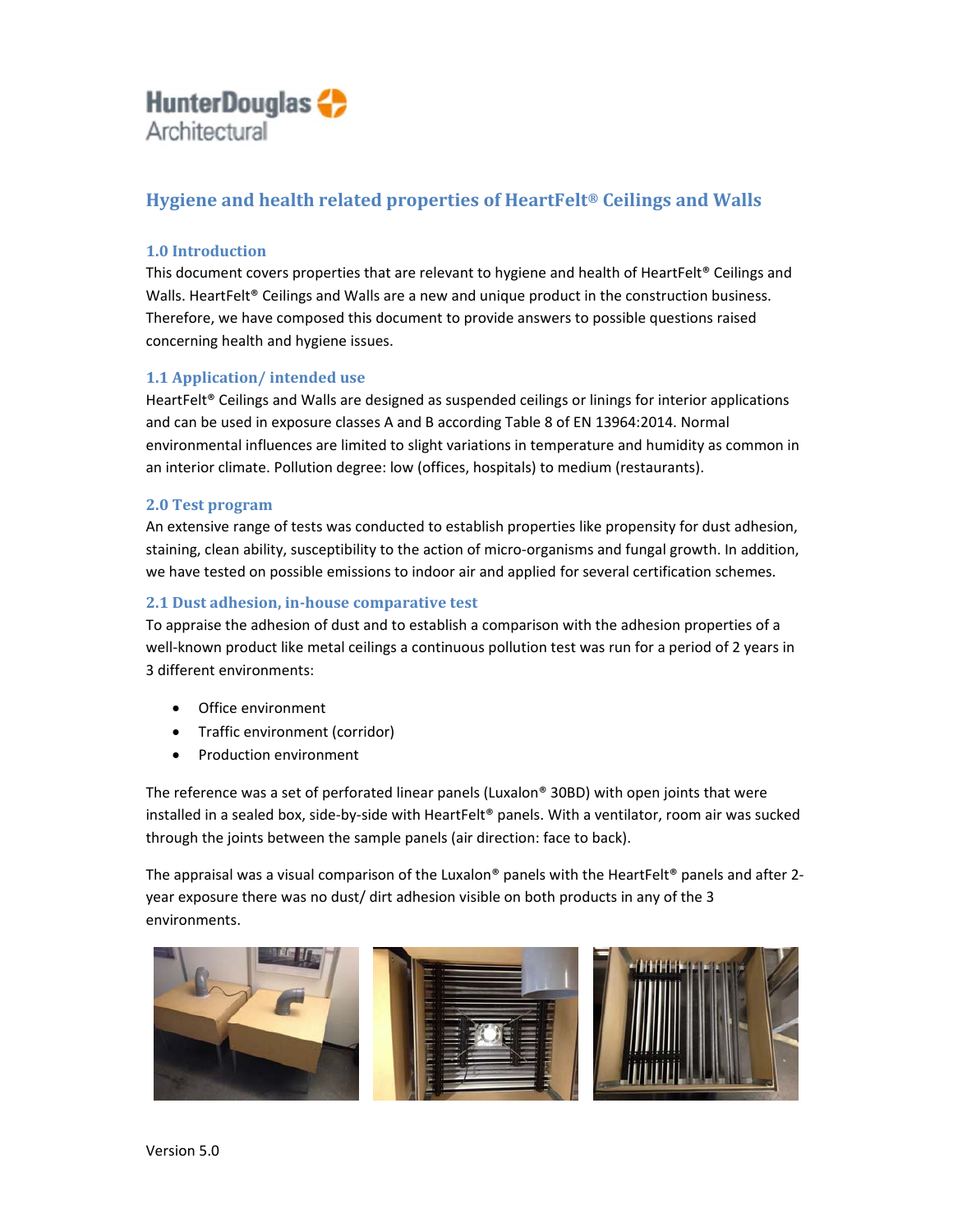# **2.2 Staining by chlorinated water (swimming pool water), ISO 105 E03:1994**

The colourfastness for staining by chlorinated water was tested on a sample in the colour 7599 (anthracite). The material was exposed for 1 hour to a solution with 50mg of active chlorine per litre. The colourfastness was grade 5 on a numerical scale from 1‐5 (where 1= bad and 5= good).

# **2.3 Propensity to fuzzing/ pilling, modified Martindale test ISO 12945‐2:2000**

Samples were exposed to rubbing in the Martindale test apparatus. The results after 125 turns were grade 3 (moderate fuzzing/ pilling) and after 7000 turns: grade 2‐1 (distinct to dense fuzzing/ pilling) on a numerical scale of 5 (where 1= dense pilling and 5= no change).

#### **2.4 Resistance to cold liquids/ clean ability, NEN EN 12720**

A set of samples in 2 colours (7596 light grey and 7599 anthracite) was exposed to a range of standard pollution agents:

- Pollution 00501 standard carpet soil
- Pollution 00502 vacuum cleaner dust, sieved
- Pollution 00509‐40 Leverkusen standard soil 40

After exposure all samples were cleaned with 3 agents:

- Rinse with lukewarm tap water
- Standard household cleaner: sprayed on, leave to soak for 60 seconds, cleaning and rinse with lukewarm tap water
- Solution of industrial cleaner (15ml dissolved in 1 litre lukewarm water), sprayed on, cleaning and rinse with lukewarm tap water

The appraisal is a colour comparison (grey scale) of the exposed and cleaned samples with a fresh sample (non-polluted and non-treated) and is a numerical rating from  $1$  (= strong change) to 5 (= no change).

Depending on sample colour, pollution type and cleaning agent, the results range from 3 (moderate change) to 5 (no change).

#### **2.5 Bacterial growth, ISO 22196‐07**

Samples were exposed to 2 common and standardised bacterial strains with the following results:

- Staphylococcus aureus DSM 346/ATCC 6538P: log reduction > 1.67 (bacterial growth)
- Escherichia coli DSM 1576/ATCC 8739: log reduction > 4 (no bacterial growth)

*Note: since the propensity for bacterial growth varies per bacteria strain it is recommended to discuss beforehand the strain(s) that is(are) relevant for the project and need to be subjected to testing.* 

# **2.6 Fungal growth, ISO 846:1997**

Samples were exposed to a mixed suspension of fungal spores and these could only use the test specimen as food (nutritive) source. The intensity of growth is appraised by visual inspection under a microscope and expressed in a numerical figure ranging from 0 (no growth apparent) to 5 (heavy growth, covering the whole sample surface).

The results for all samples were 0: no visual or microscopic fungal sporulation or growth observed.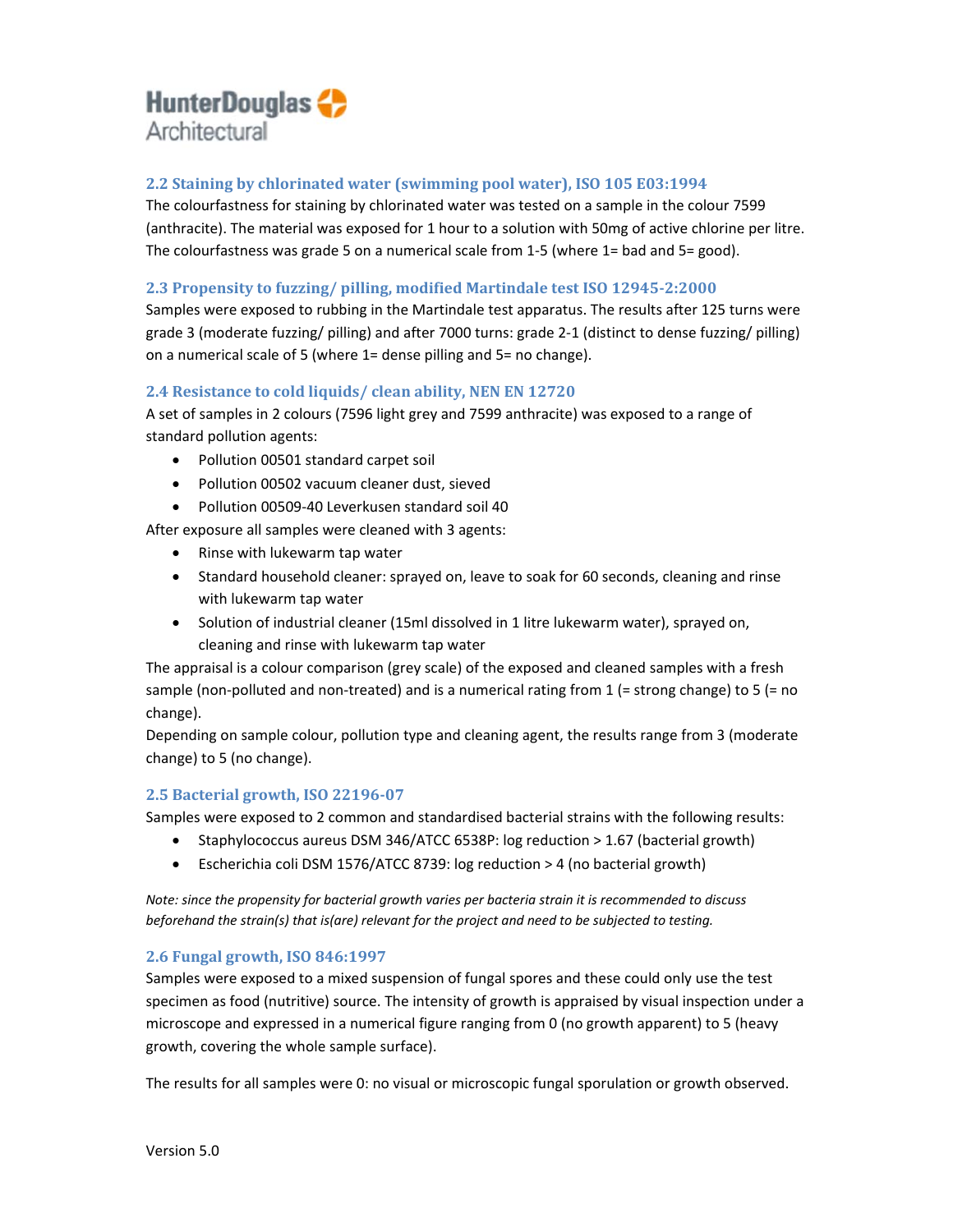# **2.7 Infographic**

We have put all above results together in below infographic.



# **2.9 Emissions to indoor air, EN ISO 16000 series**

HeartFelt® Ceilings and Walls are tested on (VOC) emissions to indoor air with the following declarations:

| <b>Regulation or protocol</b>        | <b>Conclusion</b>                          | Version of regulation or protocol                                           |
|--------------------------------------|--------------------------------------------|-----------------------------------------------------------------------------|
| French VOC Regulation                | <b>Business and John Britain</b><br>⊚∂ A + | Requiation of March and April 2011 (DEVL1101903D and<br>DEVL1104875A)       |
| French CMR components                | Pass                                       | Regulation of March and April 2011 (DEVL1101903D and<br>DEVL1104875A)       |
| AgBB                                 | Pass                                       | AgBB of February 2015. DIBt of October 2010                                 |
| <b>Belgian Regulation</b>            | Pass                                       | Royal decree of May 2015 (C-2014/24239)                                     |
| Indoor Air Comfort                   | Pass                                       | Indoor Air Comfort 5.3a of March 2015                                       |
| Indoor Air Comfort GOLD <sup>®</sup> | Pass                                       | Indoor Air Comfort GOLD 5.3a of March 2015                                  |
| EN 717-1 <sup>9</sup>                | E <sub>1</sub>                             | 2004                                                                        |
| <b>BREEAM</b> International          | Compliant                                  | GN22: BREEAM Recognised Schemes for VOC Emissions<br>from Building Products |
| LEED v4 (outside U.S.)               | Compliant                                  | LEED v4 for Building Design and Construction (April, 2015)                  |

| <b>Regulation or protocol</b> | <b>Conclusion</b> | Version of regulation or protocol |
|-------------------------------|-------------------|-----------------------------------|
| <b>M1</b>                     | Pass              | M1 Protocol of January 2015       |